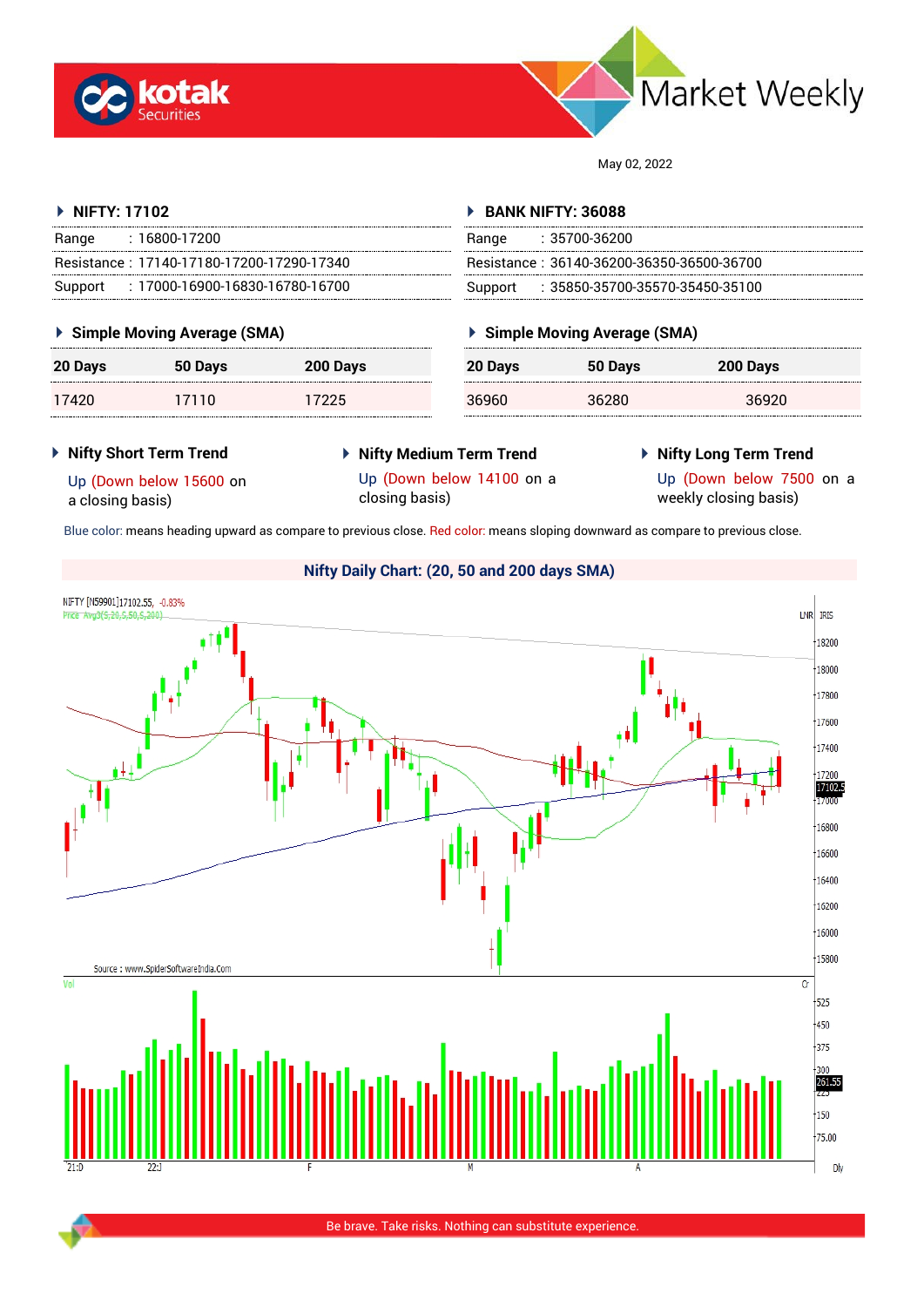#### **Market Analysis**

**Nifty/Sensex Weekly View:** Over the past week, the benchmark indices recorded volatile price action. After volatility, Nifty closed at 17102 and Sensex at 57060. Buying continued in select FMCG stocks across sectors, while profit-booking was witnessed in media and IT stocks. Technically, the market is holding a higher bottom formation, but at the same time, it continues to take resistance near 17400/58000. Last Friday's intraday sell-off indicated a strong possibility of a short term correction in the near future. The current market texture is volatile and non-directional. For the bulls, the 200-day SMA or 17300/57700 would act as an important resistance level. If the index remains above the same, then the Nifty/Sensex may move up to 17400-17550/58000- 58500. On the flip side, 17000/56700 and 16800/56100 are two important support levels for Nifty/Sensex. A corrective wave below 16800/56100 would extend to 16500-16400/55900-55500 levels. 35450 and 35000 would support Nifty-Bank in the short term. The focus should be on metals, auto and select financials.

### **RATING SCALE (PRIVATE CLIENT GROUP)**

| <b>BUY</b>             | $\qquad \qquad -$        | A condition that indicates a good time to buy a stock. The exact circumstances of the signal will be determined by the indicator that an<br>analyst is using.  |
|------------------------|--------------------------|----------------------------------------------------------------------------------------------------------------------------------------------------------------|
| <b>SELL</b>            | $\qquad \qquad -$        | A condition that indicates a good time to sell a stock. The exact circumstances of the signal will be determined by the indicator that an<br>analyst is using. |
| <b>Stop Loss Order</b> | $\overline{\phantom{0}}$ | An instruction to the broker to buy or sell stock when it trades beyond a specified price. They serve to either protect your profits or<br>limit your losses.  |

# **FUNDAMENTAL RESEARCH TEAM (PRIVATE CLIENT GROUP)**

Head of Research **Auto & Auto Ancillary** Transportation, Paints, FMCG Banking & Finance shrikant.chouhan@kotak.com arun.agarwal@kotak.com [agarwal.amit@kotak.com](mailto:agarwal.amit@kotak.com) hemali.dhame@kotak.com +91 22 6218 5408 +91 22 6218 6443 +91 22 6218 6439 +91 22 6218 6433

Metals & Mining, Midcap **Pharmaceuticals** Research Associate Support Executive Research Associate jatin.damania@kotak.com [purvi.shah@kotak.com](mailto:purvi.shah@kotak.com) rini.mehta@kotak.com [k.kathirvelu@kotak.com](mailto:k.kathirvelu@kotak.com) +91 22 6218 6440 +91 22 6218 6432 +91 80801 97299 +91 22 6218 6427

**Sumit Pokharna** Pankaj Kumar Oil and Gas, Information Tech Midcap sumit.pokharna@kotak.com pankajr.kumar@kotak.com +91 22 6218 6438 +91 22 6218 6434

**Jatin Damania Purvi Shah Rini Mehta K. Kathirvelu**

**Shrikant Chouhan Arun Agarwal Amit Agarwal, CFA Hemali Dhame**

# **TECHNICAL RESEARCH TEAM (PRIVATE CLIENT GROUP)**

**Shrikant Chouhan Amol Athawale Sayed Haider** [shrikant.chouhan@kotak.com](mailto:shrikant.chouhan@kotak.com) [amol.athawale@kotak.com](mailto:amol.athawale@kotak.com) Research Associate +91 22 6218 5408 +91 20 6620 3350 [sayed.haider@kotak.com](mailto:sayed.haider@kotak.com)

+91 22 62185498

# **DERIVATIVES RESEARCH TEAM (PRIVATE CLIENT GROUP)**

+91 79 6607 2231 +91 22 6218 5497 +91 33 6615 6273

**Sahaj Agrawal Prashanth Lalu Prasenjit Biswas, CMT, CFTe** [sahaj.agrawal@kotak.com](mailto:sahaj.agrawal@kotak.com) [prashanth.lalu@kotak.com](mailto:prashanth.lalu@kotak.com) [prasenjit.biswas@kotak.com](mailto:prasenjit.biswas@kotak.com)